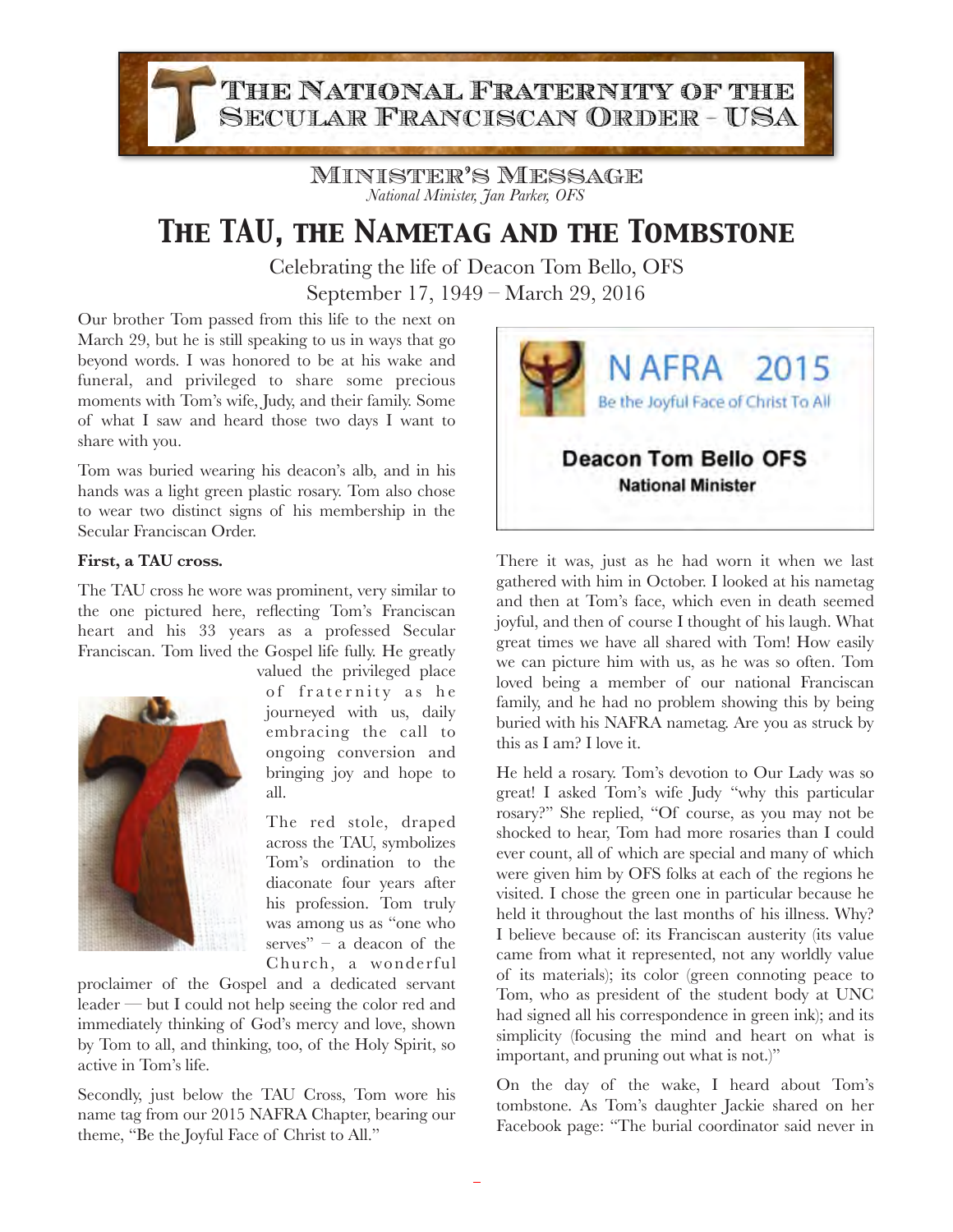her 17 years of experience had someone requested a tombstone without a name on it, but that was my dad's wish. He wanted just one verse on his tombstone: "Sin has increased, but grace has far surpassed it." (Romans 5:20). I think it represents his humility and his belief in God's mercy and love." How I marveled at this! Tom's name is written in the Book of Life; it doesn't need to be on his tombstone. His priority was to proclaim the Good News of God's mercy and love. Tom rejoiced in the grace shown to him, a sinner. How often he encouraged us to rejoice, as well, at how God "mercies us," and to "be the merciful presence of God" to all we meet. That his tombstone should proclaim God's mercy, and say nothing about Tom, is perfect.

Yes, Tom continues to speak to us, and I don't think he's done yet. Maybe there's a message for us in the Scriptures or in the songs he chose for his funeral? The Scriptures: Wisdom 3:1-6, Psalm 27, Colossians 3:12-17 and Matthew 5:1-12a. The songs: O God, Beyond All Praising; Here I Am, Lord; Amazing Grace; On Eagle's Wings; Quietly Peacefully (Going Home); and Sing with All the Saints in Glory. As to the message, I'm listening carefully - Tom was always a teacher of second languages.

When Tom and I last visited on March 3, he asked me to speak at his funeral Mass. He whispered to me, "Do the Franciscan part." On the day of the funeral I did the best I could, but for those of us who knew and loved him, it was Tom who "did the Franciscan part." Tom was a Franciscan all the way to the end, but he would be the first to remind me, "There is no end." He's right. It's not over. Love endures forever.

Dear Franciscan brothers and sisters, as each of us remembers how Tom touched our lives let us resolve to "begin again" to live lives worthy of our call. May the love of God, and our love for our brother Tom, impel us.

Peace, love and every blessing! Your sister, *Jan*

## *Eulogy of Deacon Tom Bello OFS*

*by Jan Parker OFS* 

When Tom and I last visited on March 3, 2016, he asked me to speak at his funeral Mass. He whispered to me, "Do the Franciscan part." What I hope to do here today is share with you Tom's Franciscan heart.

Thirty-three years ago this June, when Tom was 33, he made this profession: "By the grace of God, I consecrate myself to the service of his kingdom, and I promise to live all the days of my life the gospel of our Lord Jesus Christ in the Secular Franciscan Order." On that day Tom made a lifelong commitment to the Franciscan Order.

The Secular Franciscan Order, formerly known as the

Third Order of St. Francis, is a religious order for the lay members of the Church. We live with our families and work out in the world, but gather regularly with our Franciscan brothers and sisters in our local fraternities. It is there that we are formed and transformed, as we strive for ongoing daily conversion.

To live the Franciscan life is a call on our heart, and a true vocation; it is a call that Tom heard and followed. Tom offered himself as a servant of God, and by God's grace, he became a



wonderful gift to the Order, to the world and to each of us who knew him.

If you knew Tom, you knew a lot about being Franciscan. He was so joyful, bringing hope and joy to others; walking the path of peace; embracing the poor; and living a life of mercy and forgiveness. His arms were outreached to all. He lived simply, with profound humility. Tom rejoiced always in the total goodness of God and in all God's creation. He rejoiced in the overflowing love of a God who poured himself out for us by becoming one like us in the Incarnation — Jesus, suffering for us, emptying himself on the Cross, and

> giving the gift of Himself always in the Eucharist, feeding us, uniting us. Tom lived this Franciscan life with a passionate love of God, and constant, constant prayer. Tom always said, "The focus is Christ. The end is salvation. The way is love."

Tom truly lived the Gospel life — and oh how he could proclaim the Gospel! He was a true servant  $-$  as a husband, a father, a Deacon, and our Franciscan brother. He was a servant in leadership at every level of fraternity — local, regional, and for